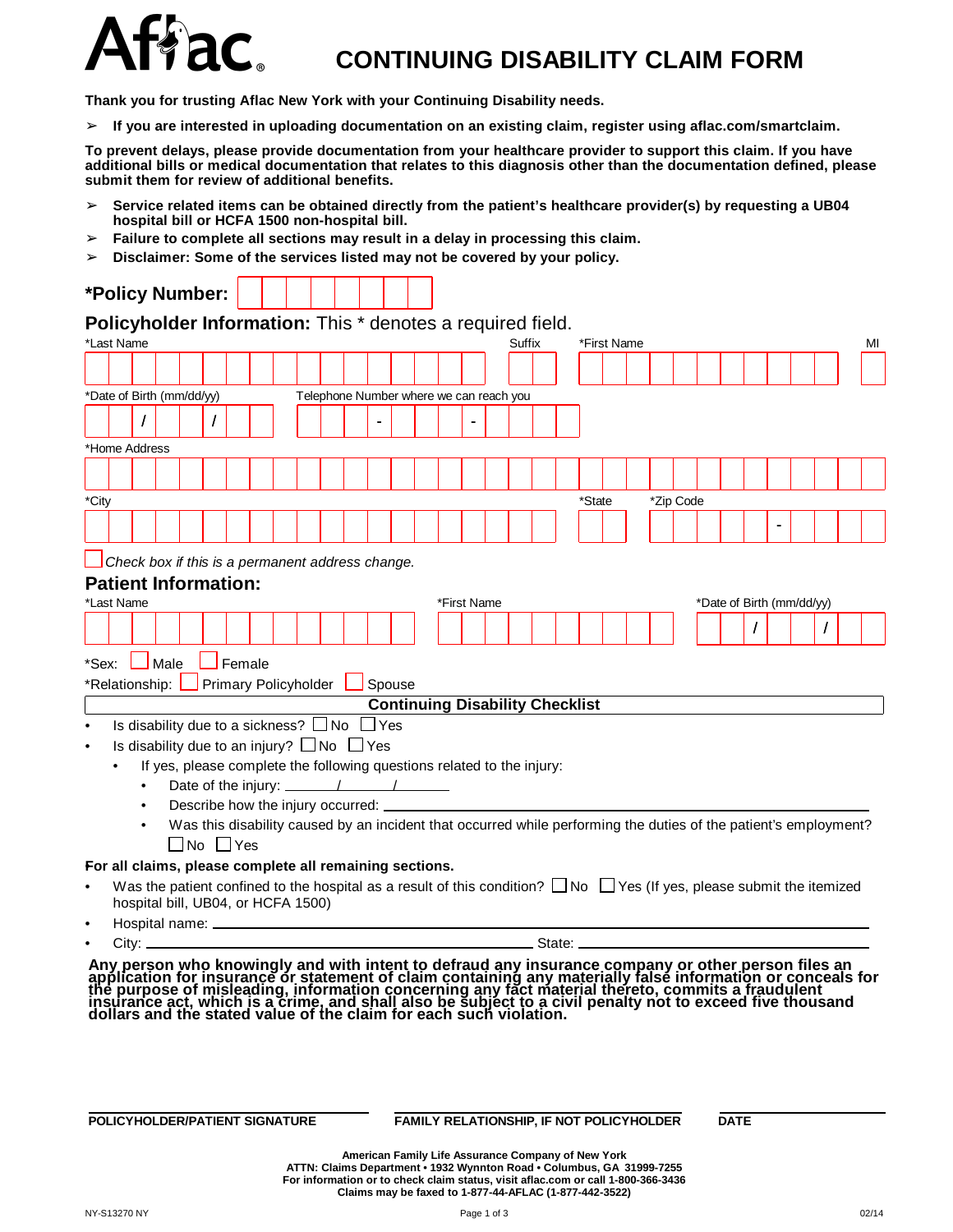|           |                           |  |                            |                                                         |  |  |  |  |  |        | <b>CONTINUING DISABILITY CLAIM FORM - EMPLOYER'S STATEMENT</b>                                                           |        |                        |  |                |  |                |  |    |
|-----------|---------------------------|--|----------------------------|---------------------------------------------------------|--|--|--|--|--|--------|--------------------------------------------------------------------------------------------------------------------------|--------|------------------------|--|----------------|--|----------------|--|----|
|           |                           |  | *Policy Number:            |                                                         |  |  |  |  |  |        |                                                                                                                          |        |                        |  |                |  |                |  |    |
|           |                           |  |                            |                                                         |  |  |  |  |  |        | Policyholder Information: This * denotes a required field.                                                               |        |                        |  |                |  |                |  |    |
|           | *Last Name                |  |                            |                                                         |  |  |  |  |  | Suffix |                                                                                                                          |        | *First Name            |  |                |  |                |  | МI |
|           |                           |  |                            |                                                         |  |  |  |  |  |        |                                                                                                                          |        |                        |  |                |  |                |  |    |
|           | *Date of Birth (mm/dd/yy) |  |                            |                                                         |  |  |  |  |  |        |                                                                                                                          |        |                        |  |                |  |                |  |    |
|           |                           |  |                            |                                                         |  |  |  |  |  |        |                                                                                                                          |        |                        |  |                |  |                |  |    |
|           |                           |  |                            | *Employee's Name (Last Name, Suffix, First Name, MI)    |  |  |  |  |  |        |                                                                                                                          |        |                        |  |                |  |                |  |    |
|           |                           |  |                            |                                                         |  |  |  |  |  |        |                                                                                                                          |        |                        |  |                |  |                |  |    |
|           |                           |  |                            |                                                         |  |  |  |  |  |        |                                                                                                                          |        |                        |  |                |  |                |  |    |
|           |                           |  | *Employer's Name/Account # |                                                         |  |  |  |  |  |        |                                                                                                                          |        | *Employer Phone Number |  |                |  |                |  |    |
|           |                           |  |                            |                                                         |  |  |  |  |  |        |                                                                                                                          |        |                        |  | $\blacksquare$ |  | $\blacksquare$ |  |    |
|           | *Employer's Address       |  |                            |                                                         |  |  |  |  |  |        |                                                                                                                          |        |                        |  |                |  |                |  |    |
|           |                           |  |                            |                                                         |  |  |  |  |  |        |                                                                                                                          |        |                        |  |                |  |                |  |    |
| *City     |                           |  |                            |                                                         |  |  |  |  |  |        |                                                                                                                          | *State |                        |  | *Zip Code      |  |                |  |    |
|           |                           |  |                            |                                                         |  |  |  |  |  |        |                                                                                                                          |        |                        |  |                |  |                |  |    |
|           |                           |  |                            |                                                         |  |  |  |  |  |        |                                                                                                                          |        |                        |  |                |  |                |  |    |
|           |                           |  |                            |                                                         |  |  |  |  |  |        |                                                                                                                          |        |                        |  |                |  |                |  |    |
| $\bullet$ |                           |  |                            |                                                         |  |  |  |  |  |        |                                                                                                                          |        |                        |  |                |  |                |  |    |
| $\bullet$ |                           |  |                            | Has the employee returned to work? $\Box$ No $\Box$ Yes |  |  |  |  |  |        |                                                                                                                          |        |                        |  |                |  |                |  |    |
|           |                           |  |                            |                                                         |  |  |  |  |  |        |                                                                                                                          |        |                        |  |                |  |                |  |    |
| $\bullet$ |                           |  |                            |                                                         |  |  |  |  |  |        | If the employee has returned to work is he or she working: $\Box$ Full-Time $\Box$ Part-Time $\Box$ Light Duty           |        |                        |  |                |  |                |  |    |
|           |                           |  |                            |                                                         |  |  |  |  |  |        | If employee is working part-time or light duty, please provide the number of working hours per week:                     |        |                        |  |                |  |                |  |    |
|           |                           |  |                            |                                                         |  |  |  |  |  |        |                                                                                                                          |        |                        |  |                |  |                |  |    |
|           |                           |  |                            |                                                         |  |  |  |  |  |        | If working part-time/light duty, date he or she began part-time/light duty: __________________________________           |        |                        |  |                |  |                |  |    |
|           |                           |  |                            |                                                         |  |  |  |  |  |        |                                                                                                                          |        |                        |  |                |  |                |  |    |
|           |                           |  |                            |                                                         |  |  |  |  |  |        | If part-time/light duty, is/was the employee earning at least 80% of his/her pre-disability salary? $\Box$ No $\Box$ Yes |        |                        |  |                |  |                |  |    |
|           |                           |  |                            |                                                         |  |  |  |  |  |        |                                                                                                                          |        |                        |  |                |  |                |  |    |
|           |                           |  |                            |                                                         |  |  |  |  |  |        |                                                                                                                          |        |                        |  |                |  |                |  |    |

## **Please note:**

The employer is required to report disability benefits paid on pre-tax plans on Form 941 and the employee's Form W-2.

Any person who knowingly and with intent to defraud any insurance company or other person files an<br>application for insurance or statement of claim containing any materially false information or conceals for<br>the purpose of

| <b>EMPLOYER'S SIGNATURE</b> | <b>EMPLOYER'S PRINTED NAME</b>                           | <b>TITLE</b> | <b>DIRECT PHONE NUMBER</b> | <b>DATE</b> |  |
|-----------------------------|----------------------------------------------------------|--------------|----------------------------|-------------|--|
|                             | American Panillo Hita Associación Asmosano et Naco Vento |              |                            |             |  |

American Family Life Assurance Company of New York<br>ATTN: Claims Department • 1932 Wynnton Road • Columbus, GA 31999-7255 **For information or to check claim status, visit aflac.com or call 1-800-366-3436 Claims may be faxed to 1-877-44-AFLAC (1-877-442-3522)**